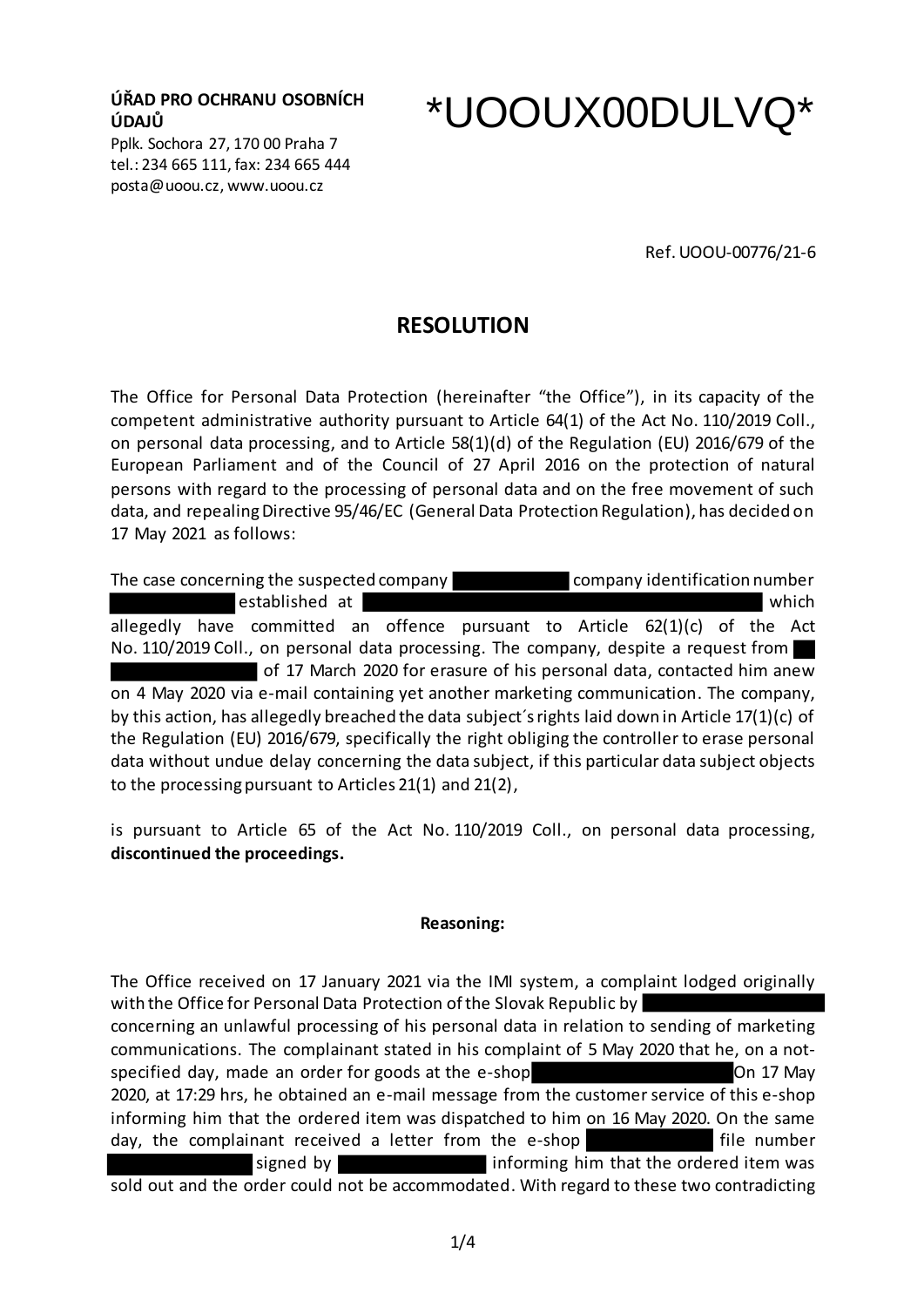pieces of information the complainant had lost confidence in the given e-shop and had withdrawn his order on the very same day at 20:13 hrs and simultaneously asked for erasure of his personal data provided to the company in relation with the order. He sent the request for the order withdrawal as well as for the erasure of his personal data to the customer service to the e-mail address **He backed his statements by** He backed his statements by a copy of the given e-mail communication. On 20 March 2020 the complainant received an answer form the customer service, sent from the address saying that the company respected his wishes and would refrain from any sending of offers. The company added further that database of offers was set up in advance, i.e. it was created yet before the complainant´s request for erasure was filed. The company also apologized for the case, if still the complainant would in the coming days obtain a marketing offer. Despite the complainant´s request for erasure, the suspected company sent him electronically marketing offers of the e-shop whereas the last offer was sent by e-mail on 4 May 2020 at 12:38 hrs. A copy of the marketing offer was attached as well.

As per Article 21(2) of the Regulation (EU) 2016/679, where personal data are processed for direct marketing purposes, the data subject shall have the right to object at any time to processing of personal data concerning him or her for such marketing, which includes profiling to the extent that it is related to such direct marketing. Pursuant to paragraph 3 of the mentioned article, where the data subject objects to processing for direct marketing purposes, the personal data shall no longer be processed for such purposes. Pursuant to Article 12(3) of the Regulation (EU) 2016/679, the controller shall provide information on action taken on a request under Articles 15 to 22 to the data subject without undue delay and in any event within one month of receipt of the request. That period may be extended by two further months where necessary, taking into account the complexity and number of the requests. However, also in this case, the controller shall inform the data subject of such extension within one month of receipt of the request.

With regard to the aforementioned facts, the administrative authority asked on 15 April 2021 the suspected company for cooperation in accordance with Article 31 of the Regulation (EU) 2016/679 and requested the processor´s agreement with the company , established at New Slovak Republic, company identification number which provides to the e-shop when the customer service. The administrative authority also asked, when the suspected company was informed of the complainant´s request for erasure of his personal data and what measures the suspected company had taken in relation to the complainant´s request.

In reaction to its request, the administrative authority received on 28 April 2021 a statement in which the suspected company explained that the request for erasure of personal data, or, respectively, the discontinuation of sending of the commercial offers to from the e-mail address was obtained on 17 March 2020, whereas on 20 March 2020 the operator entered this request to the system for further handling. On 27 May 2020 the physical removal of the complainant´s personal data from the direct marketing database took place. The suspected company stated further that it was discovered during a checkback that yet, several marketing communications were sent to the complainant due to a technical mistake within the system.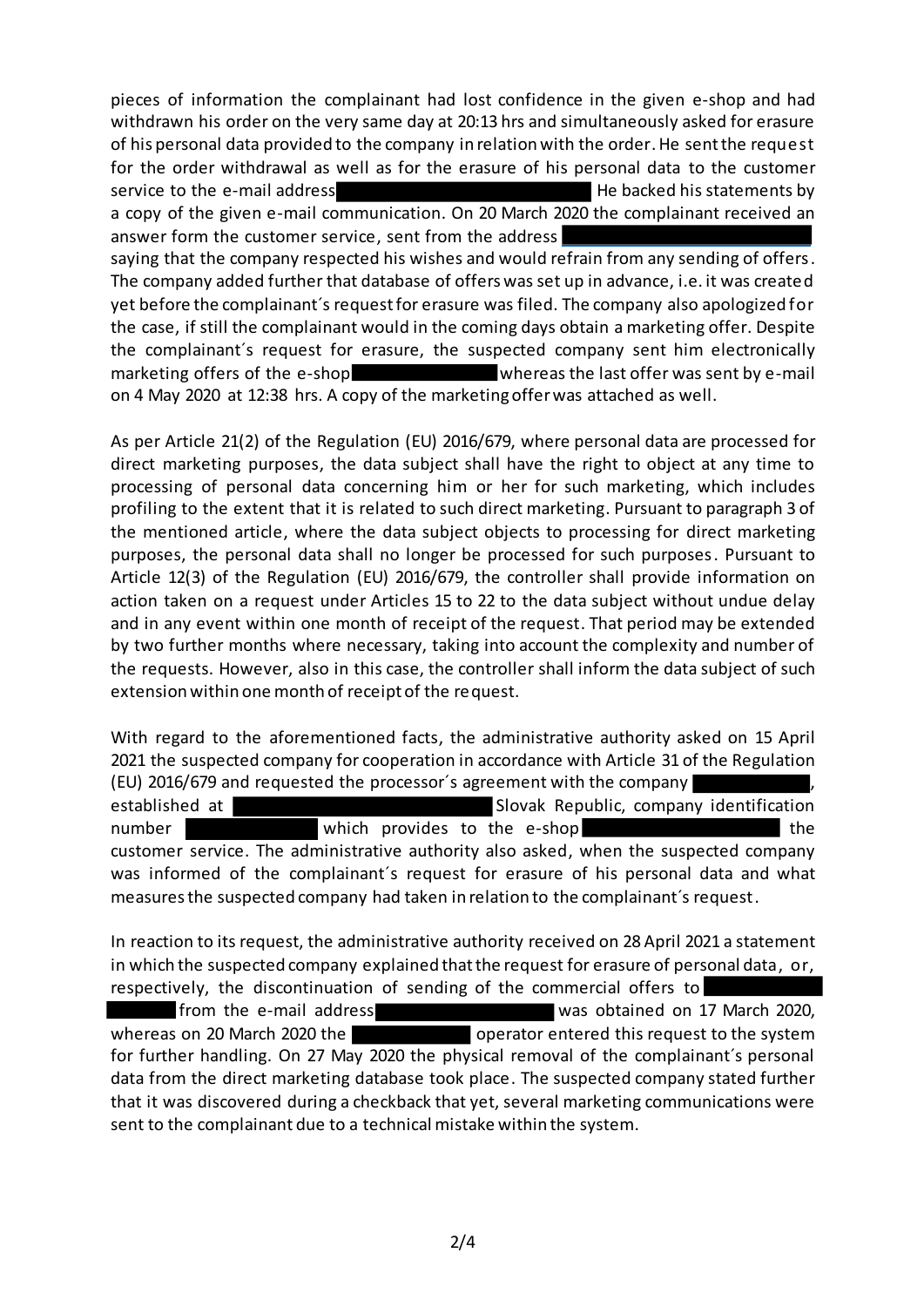The suspected company also stated that after in relation to this failure, it had conducted a revision of the entire process and applied measures preventing repetition of similar mistake.

Moreover, the suspected company informed that customer data are processed over the period covering the order processing plus delivery and subsequently also over periods related to the warranty claims purposes as well as periods during which buyers may apply their claims or a competent supervisory body could perform an inspection. Following the suspected company, these personal data are processed on legal grounds for the purposes of observing an agreement and of the suspected company´s legal interests, however not longer than for three years as of the filing of an order. The information for customers as to the processing of personal data are available at the website **In relation** In relation to the complainant´s request, the company stated that his personal data had been removed from the demarketing database, but it could not erase all personal data as they were processed in connection with his order on the basis of a legal interest of the suspected company whereas they should be erased automatically after three years as of the filing of the order.

The suspected company also attached the agreement on processing of personal data closed on 25 May 2018 with the company which provides for the suspected company customer service. It also attached the processor´s technical and organizational measures of 25 May 2018 as well as a sample of the electronic newsletter footer where a customer may unsubscribe reception of electronic newsletters. Finally, the invoice and the delivery confirmation related to the complainant´s order was attached.

The administrative authority has assessed the suspected company´s conduct and declares that the suspected company, after the complainant´s sending of his request for erasure of 17 March 2020, removed on 20 March 2020 the complainant´s personal data from its marketing distribution list and informed him thereof by e-mail on the same day. The suspected company could not accommodate the complainant´s request for erasure of his personal data due to the fact that the formerly closed agreement related to the complainant´s order is subject to Article 6(1) of the Regulation (EU) 2016/679 as they are necessary for compliance with the suspected company´s legal obligations and for the purposes of its legal interests. Due to a technical failure on the suspected company´s side, marketing offers (catalogue and newsletter) were sent to the complainant even after his personal data had been removed from the distribution list, whereas subsequently the suspected company took measures preventing repetition of such an event.

On the basis of the material collected in the file, the administrative authority, in accordance with Article 65 of the Act No. 110/2019 Coll., discontinued the proceedings without initiating proceedings concerning an infraction as only a single mistake occurred on the suspected company´s side and with respect to the significance and extent of the breach of the protected interest that was affected by the action and also with regard to the conduct of the suspected company that, immediately after the case happened, it remedied the unlawful situation. It is obvious that the objective that could have been achieved by performing a proceeding, was reached even so.